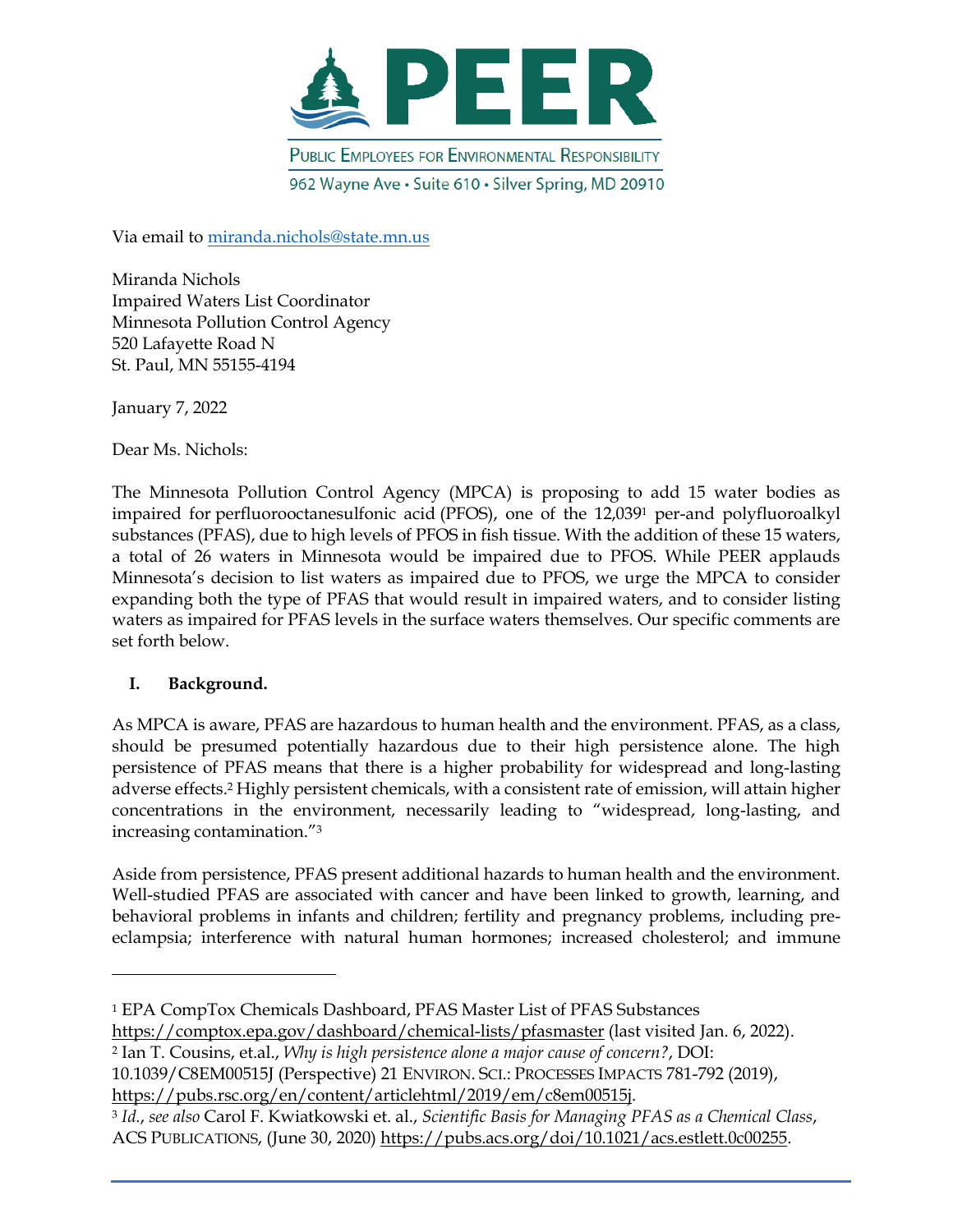system problems.<sup>4</sup> Specifically, links between PFOA and high cholesterol, thyroid disease, pregnancy-induced hypertension, ulcerative colitis, and kidney and testicular cancer are well established.<sup>5</sup>

Minnesota's testing of state waters and fish for PFAS since 2004<sup>6</sup> makes it a national leader in this area. Only 19 states regularly test water for PFAS, and even fewer test fish tissue. However, the MCPA has identified only 26 water bodies that are impaired due to PFOS, and given the ubiquity of PFAS in Minnesota and around the country,7 it is almost certain that many more waters are also impaired.<sup>8</sup>

## **II. Routes of human exposure from PFAS include inhalation, dermal absorption, and ingestion.**

MPCA states that, "PFOS can accumulate to levels of concern in fish, and is transferred to humans when the fish is consumed, potentially causing adverse health effects."<sup>9</sup> While it is true that PFOS is the most common PFAS found in fish fillets,<sup>10</sup> despite the fact that most production of PFOS in

[https://pubmed.ncbi.nlm.nih.gov/30470793/.](https://pubmed.ncbi.nlm.nih.gov/30470793/)

[https://www.pca.state.mn.us/sites/default/files/wq-iw1-04l.pdf.](https://www.pca.state.mn.us/sites/default/files/wq-iw1-04l.pdf)

<sup>4</sup> U.S. DEPT. OF HEALTH AND HUMAN SERVICES, AGENCY FOR TOXIC SUBSTANCES AND DISEASE REGISTRY, TOXICOLOGICAL PROFILE FOR PERFLUOROALKYLS (May 2021), [https://www.atsdr.cdc.gov/toxprofiles/tp200.pdf.](https://www.atsdr.cdc.gov/toxprofiles/tp200.pdf)

<sup>5</sup> Elsie M. Sunderland et. al., *A Review of the Pathways of Human Exposure to Poly- and Perfluoroalkyl Substances (PFASs) and Present Understanding of Health Effects*, 29 J. OF EXPOSURE SCIENCE AND ENVT'L EPIDEMIOLOGY no. 2, (2018),

<sup>6</sup> MPCA, GUIDANCE MANUAL FOR ASSESSING THE QUALITY OF MINNESOTA SURFACE WATERS FOR DETERMINATION OF IMPAIRMENT: 305(B) REPORT AND 303(D) LIST 29 (Nov. 2021),

<sup>&</sup>lt;sup>7</sup> According to data released by the Environmental Protection Agency, there are more than 120,000 facilities across the country that "may be handling PFAS." Tim Whitehouse, *Revealed EPA Data on Potential PFAS Sites* (Oct. 17, 2021), [https://peer.org/blog-revealed-epa-data-on](https://peer.org/blog-revealed-epa-data-on-potential-pfas-sites/)[potential-pfas-sites/.](https://peer.org/blog-revealed-epa-data-on-potential-pfas-sites/)

<sup>8</sup> For example, in 2021 Wisconsin regulators found high enough levels of PFAS in Lake Superior smelt to issue an advisory on limiting smelt consumption—a caution adopted by the Minnesota Department of Health after Wisconsin acted. *See* John Myers, *Word of warning: Advisory issued for Lake Superior smelt due to PFAS 'forever chemicals'*, Duluth News Tribune, Feb. 27, 2021,

[https://www.duluthnewstribune.com/northland-outdoors/6902799-Wisconsin-Minnesota](https://www.duluthnewstribune.com/northland-outdoors/6902799-Wisconsin-Minnesota-share-advisory-on-eating-Lake-Superior-smelt)[share-advisory-on-eating-Lake-Superior-smelt.](https://www.duluthnewstribune.com/northland-outdoors/6902799-Wisconsin-Minnesota-share-advisory-on-eating-Lake-Superior-smelt) But the MPCA does not propose to include Lake Superior in its list of waters impaired for PFOS or PFAS as a larger class. *See* MPCA Draft 2022 Impaired Waters List,<https://www.pca.state.mn.us/sites/default/files/wq-iw1-73.xlsx> (last visited Jan. 6, 2022).

<sup>9</sup> MPCA, PFOS impairments,<https://www.pca.state.mn.us/water/pfos-impairments> (last visited Jan. 5. 2022).

<sup>10</sup> Augustsson, A., et al., *Consumption of freshwater fish: A variable but significant risk factor for PFOS exposure*, ENVIRONMENTAL RESEARCH 192 (2021): 110284, [https://pubmed.ncbi.nlm.nih.gov/33022218/.](https://pubmed.ncbi.nlm.nih.gov/33022218/)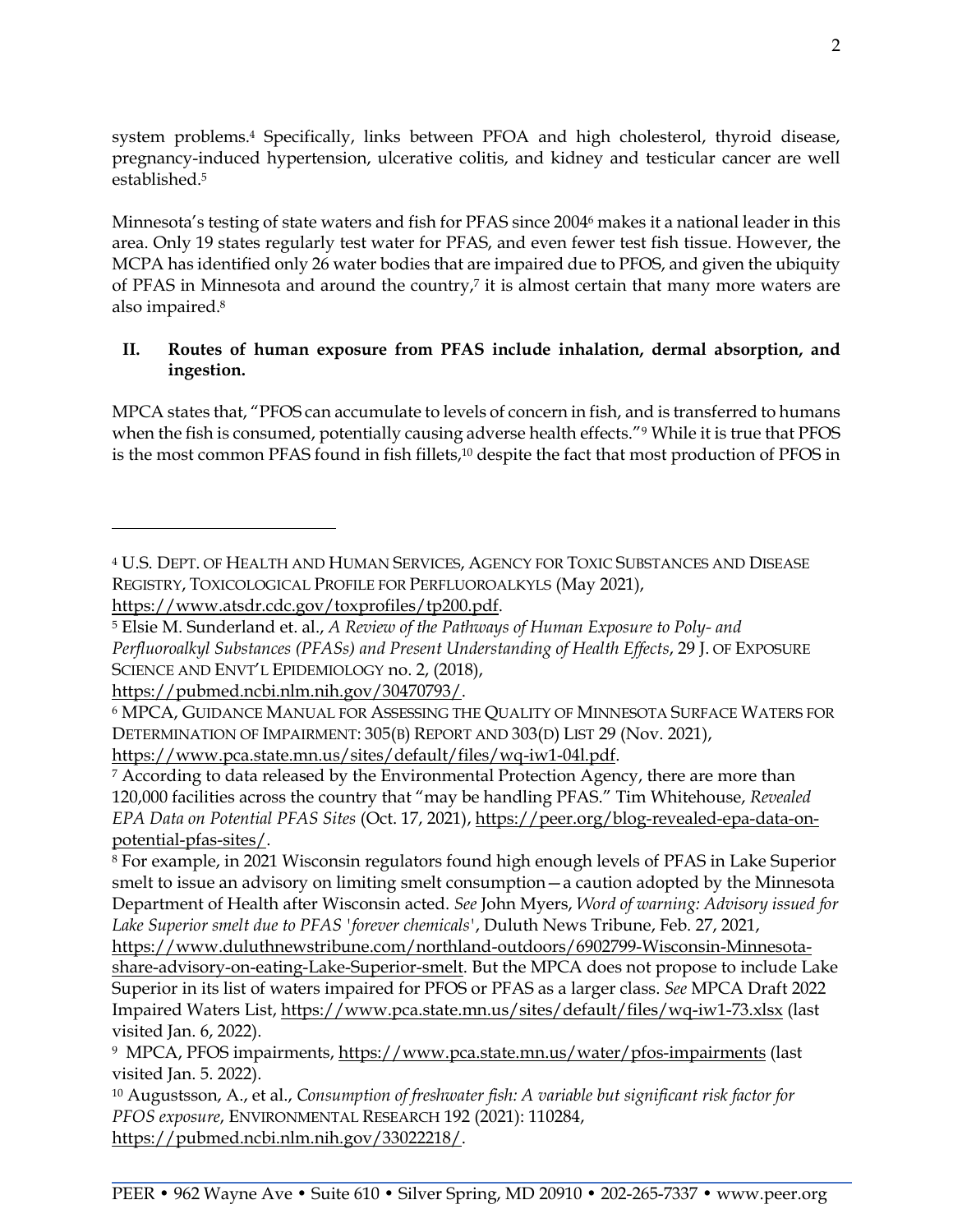the United States has been halted,<sup>11</sup> there are many more PFAS of concern. Moreover, if freshwater fish are laden with PFOS, it is highly likely that the water and sediment also contain PFOS and other PFAS, meaning that humans and wildlife can be exposed during the use of and recreation in these waters. Although dermal absorption of PFAS is currently poorly understood, we do know that it is a factor in blood serum contamination.<sup>12</sup> Therefore, MCPA should consider other routes of exposure when determining whether a water is impaired by PFAS. While reducing consumption of PFAS-contaminated fish is important, other routes of exposure must be considered and limited.

## **III. Other PFAS aside from PFOS should be included in the impaired waters determinations, preferably regulating PFAS as a class.**

Minnesota Department of Health (MDH) has developed health-based limits for five PFAS (PFOA, PFOS, PFHxS, PFBA and PFBS) and is currently considering a sixth (PFHxA).<sup>13</sup> Therefore, it is puzzling as to why MCPA is limiting its impaired water determinations to PFOS.

As MPCA itself says, "Where are PFAS? Everywhere…What do we know about PFAS? Not enough."<sup>14</sup> Although our knowledge regarding the toxicity of most PFAS is non-existent, we do know that all that have been studied are toxic,<sup>15</sup> and *all* are persistent.<sup>16</sup> Given this, it is critical that we invoke the precautionary principle and regulate as many PFAS as possible. This would be in keeping with the MPCA's PFAS blueprint, which is not limited to a small number of legacy PFAS chemicals for which the toxicity is absolutely certain.<sup>17</sup>

Treating these chemicals as a class that merits scrutiny and regulation is not just good science and good logic, it is also good state policy. Regulators in California<sup>18</sup> have chosen to regulate PFAS as a class, explaining that:

<sup>11</sup> Brian Bienkowski, *Fish Still Contaminated with Phased-Out Chemical*, SCIENTIFIC AMERICAN, Sept. 24, 2016, [https://www.scientificamerican.com/article/fish-still-contaminated-with](https://www.scientificamerican.com/article/fish-still-contaminated-with-phased-out-chemical/)[phased-out-chemical/.](https://www.scientificamerican.com/article/fish-still-contaminated-with-phased-out-chemical/)

<sup>12</sup> Poothong, S, et al., *Multiple pathways of human exposure to poly- and perfluoroalkyl substances (PFASs): From external exposure to human blood*, 134 ENVIRONMENT INTERNATIONAL 105244 (2020), [https://pubmed.ncbi.nlm.nih.gov/31711019/.](https://pubmed.ncbi.nlm.nih.gov/31711019/)

<sup>13</sup> MPCA, Minnesota's PFAS Blueprint, [https://www.pca.state.mn.us/waste/minnesotas-pfas](https://www.pca.state.mn.us/waste/minnesotas-pfas-blueprint)[blueprint](https://www.pca.state.mn.us/waste/minnesotas-pfas-blueprint) (last visited Jan. 5, 2022).

<sup>14</sup> *Id.*

<sup>15</sup> PFAS-Tox Database,<https://pfastoxdatabase.org/> (last visited Jan. 5, 2022).

<sup>16</sup> Ian T. Cousins, et. al., *The high persistence of PFAS is sufficient for their management as a chemical class*, DOI: 10.1039/D0EM00355G (PERSPECTIVE) ENVIRON. SCI.: PROCESSES IMPACTS, 2020, 22, 2307-2312, [https://pubs.rsc.org/en/content/articlehtml/2020/em/d0em00355g.](https://pubs.rsc.org/en/content/articlehtml/2020/em/d0em00355g)

<sup>17</sup> *See generally*, MPCA, MINNESOTA'S PFAS BLUEPRINT (Feb. 2021)

<https://www.pca.state.mn.us/sites/default/files/p-gen1-22.pdf> (announcing "A plan to protect our communities and our environment from per- and polyfluorinated alkyl substances" and discussing PFAS as a group).

<sup>&</sup>lt;sup>18</sup> Note that other states, such as Maine and Massachusetts, are also starting to regulate PFAS as a class.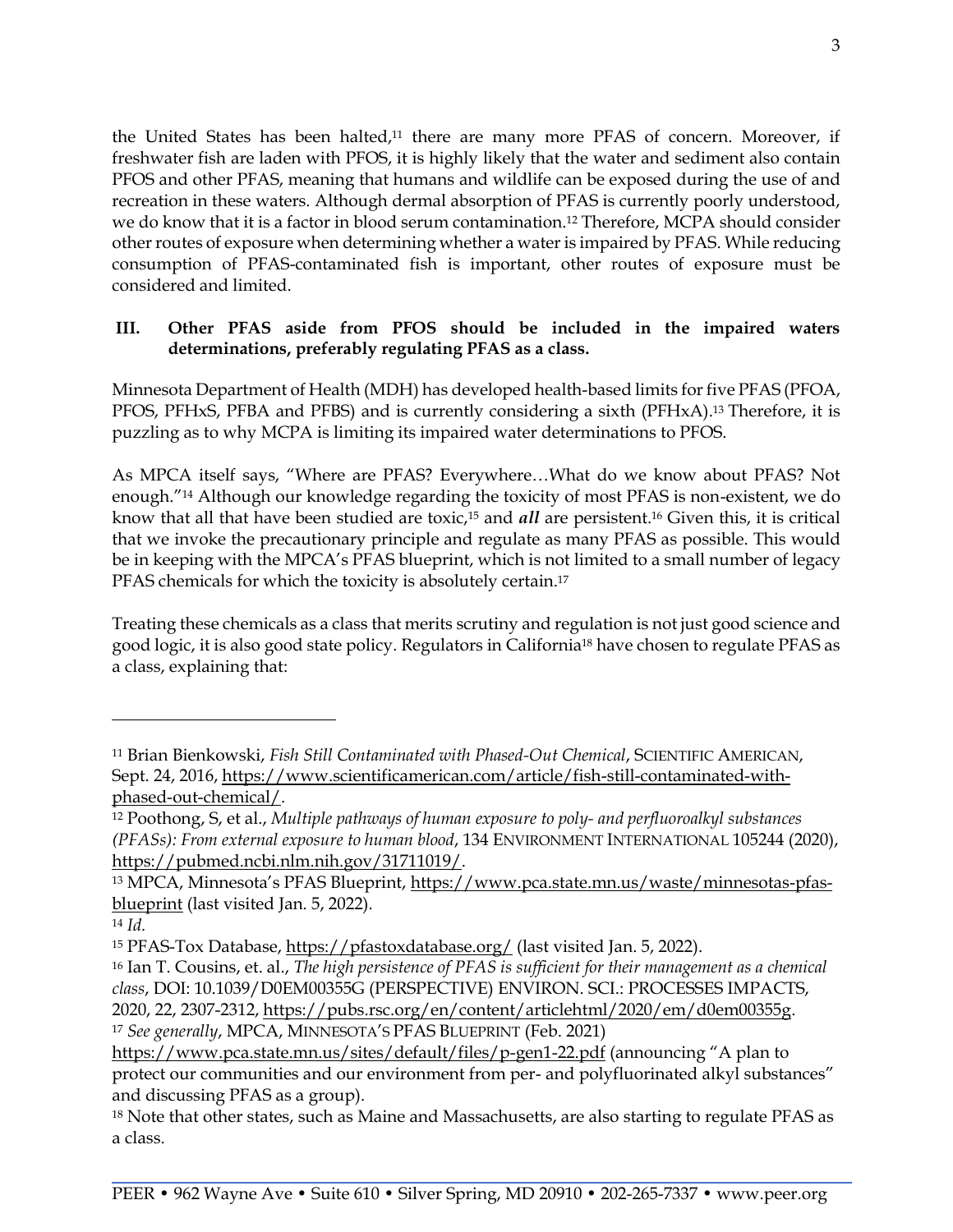*a*) all PFAS, or their degradation, reaction, or metabolism products, display at least one common hazard trait according to the California Code of Regulations, namely environmental persistence; and *b*) certain key PFAS that are the degradation, reaction or metabolism products, or impurities of nearly all other PFAS display additional hazard traits, including toxicity; are widespread in the environment, humans, and biota; and will continue to cause adverse impacts for as long as any PFAS continue to be used. Regulating PFAS as a class is thus logical, necessary, and forwardthinking.<sup>19</sup>

These regulators explicitly foresaw that their position would encourage MPCA to take a similar approach, stating: "This technical position may be helpful to other regulatory agencies in comprehensively addressing this large class of chemicals with common hazard traits."<sup>20</sup> The MPCA has sufficient data and experience with PFAS to take up this mantle, proffered by another state's expert agency. As an interim step, the MPCA should at least include all PFAS that have been assessed by MDH in its analysis of which waters are impaired by PFAS pollution.

#### **IV. MCPA should move away from site specific water quality criteria and toward water quality standards for all PFAS.**

MCPA's proposed guidelines address PFOS using concentrations in fish tissue that corresponds to meal frequency recommendations. Specifically, waters listed as impaired for PFOS after 2017 were based on a threshold of 0.05 mg/kg (50 ppb).<sup>21</sup> MCPA is moving away from MDH fish consumption guidelines for impaired water assessments. However, the proposal is to develop site-specific water quality criteria, as opposed to water quality standards. Water quality criteria, or WQC, are typically used when a pollutant is identified in surface water that is of local or regional concern.

While PEER understands that there are certain waterbodies where there is known PFOS contamination, it is likely that many more waters also have PFAS contamination. Indeed, data collected by the Environmental Protection Agency, and laid out by PEER in a GIS map, demonstrate that there are hundreds of potential PFAS sites in the state, meriting a far broader assessment of the impacts on Minnesota waters.<sup>22</sup>

[https://www.pca.state.mn.us/sites/default/files/wq-iw1-04l.pdf.](https://www.pca.state.mn.us/sites/default/files/wq-iw1-04l.pdf)

[https://public.tableau.com/shared/QWSPPGSCG?:display\\_count=y&:origin=viz\\_share\\_link&:](https://public.tableau.com/shared/QWSPPGSCG?:display_count=y&:origin=viz_share_link&:embed=y) [embed=y.](https://public.tableau.com/shared/QWSPPGSCG?:display_count=y&:origin=viz_share_link&:embed=y) *See also* PEER, PFAS Map, [https://peer.org/areas-of-work/public-health/pfas/pfas](https://peer.org/areas-of-work/public-health/pfas/pfas-map/)[map/](https://peer.org/areas-of-work/public-health/pfas/pfas-map/) (presenting the same map with all of EPA's data in all U.S. locations).

<sup>19</sup> Simona Andreea Bălan, Vivek Chander Mathrani, Dennis Fengmao Guo, and André Maurice Algazi, *Regulating PFAS as a Chemical Class under the California Safer Consumer Products Program*, Envt'l. Health Perspectives, [https://ehp.niehs.nih.gov/doi/10.1289/EHP7431.](https://ehp.niehs.nih.gov/doi/10.1289/EHP7431) <sup>20</sup> *Id.* 

<sup>21</sup> MPCA, GUIDANCE MANUAL FOR ASSESSING THE QUALITY OF MINNESOTA SURFACE WATERS FOR DETERMINATION OF IMPAIRMENT: 305(B) REPORT AND 303(D) LIST 29 (Nov. 2021),

<sup>&</sup>lt;sup>22</sup> For a tailored map of all EPA-identified sites in Minnesota that may be handling PFAS see PEER, Facilities that "May be Handling PFAS",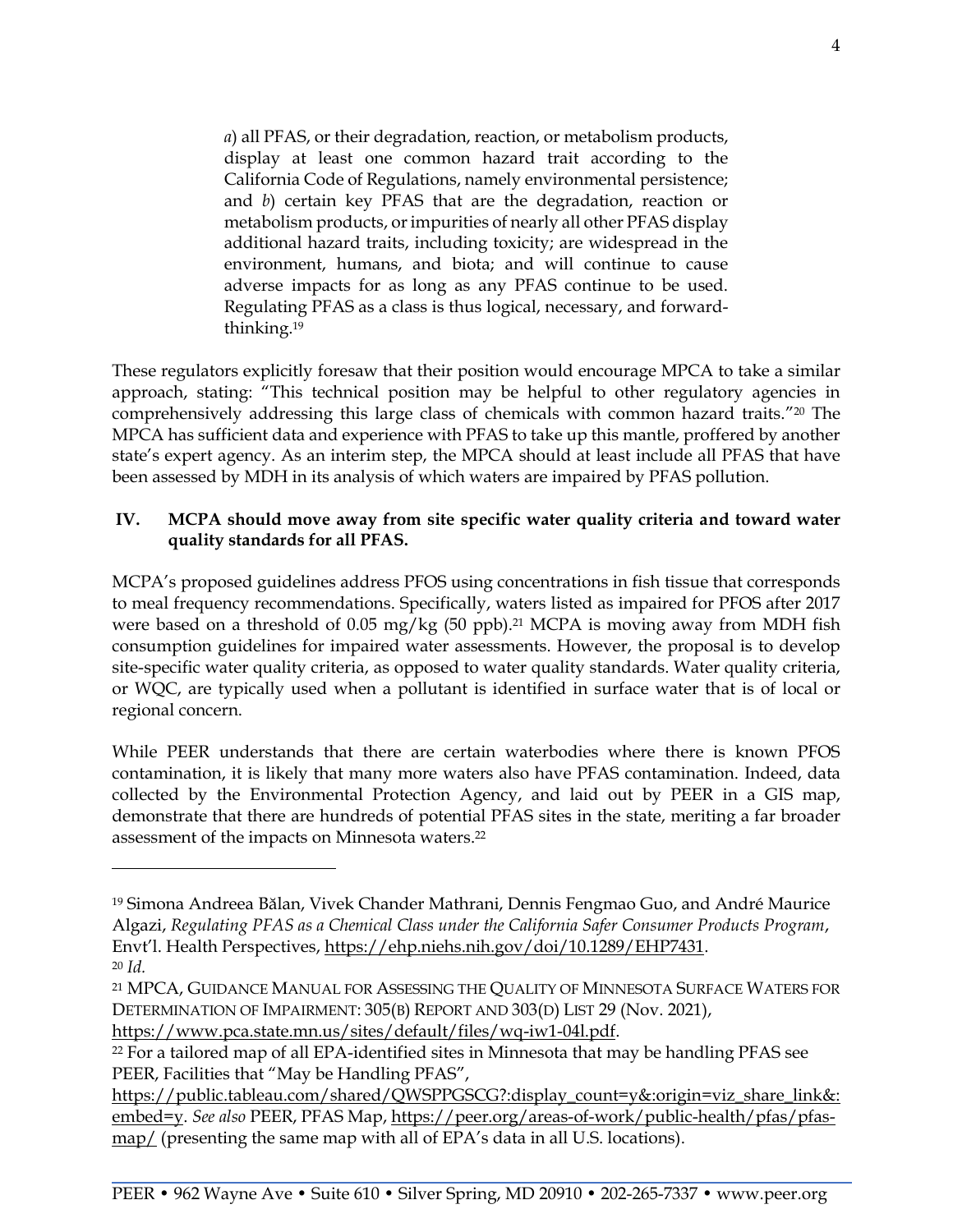PEER believes that it would be more protective of both human health and the environment if MCPA were to ultimately develop numeric water quality standards for a number of PFAS chemicals. Another more protective approach would be to develop water quality standards based on total organic fluorine (TOF), which would enable MCPA to avoid the limited targeted analyses of PFAS (currently private labs can detect 70 different PFAS) and look for the entire class of chemicals. States have latitude in adding waters to the impaired waters list, and it is possible to base a water quality standard on narrative criteria (e.g., no PFAS in toxic amounts), or with numeric criteria. Minnesota must endeavor to set a protective standard, which may first mean adopting a narrative criteria for the class of PFAS while developing numeric criteria appropriate for the class or a subset thereof.

## **V. PFOS in fish tissue may not be the best indicator of impaired waters.**

Longer chain PFAS tend to settle in fish tissue and sediment, but shorter chain PFAS predominate in surface water<sup>23</sup> and are harder to remove with filtration. <sup>24</sup> In addition, older and larger fish likely bioaccumulate higher levels of PFAS.<sup>25</sup> Moreover, there are often higher levels of PFAS found in fish that eat insects.<sup>26</sup> Although MCPA is linking its impairment determinations with fish consumption, PFAS in fish is indicative of PFAS in water and sediment, suggesting impairment for reasons other than just fish consumption. PFAS levels in whole fish are often two to three times higher than the PFAS in fish filets, and differences of PFAS found in fish differ depending on capture location.<sup>27</sup>

<sup>23</sup> Goodrow, S.M., *Investigation of levels of perfluoroalkyl substances in surface water, sediment and fish tissue in New Jersey, USA*, 729 SCIENCE OF THE TOTAL ENVIRONMENT (2020), 138839, [https://pubmed.ncbi.nlm.nih.gov/32387771/.](https://pubmed.ncbi.nlm.nih.gov/32387771/)

<sup>24</sup> EPA, *Reducing PFAS in Drinking Water with Treatment Technologies*, Aug. 23, 2018, [https://www.epa.gov/sciencematters/reducing-pfas-drinking-water-treatment-technologies.](https://www.epa.gov/sciencematters/reducing-pfas-drinking-water-treatment-technologies) <sup>25</sup> HARRY BEHZADI, THE NEXT FRONTIER ON PFAS CONTAMINATION IN SEDIMENT, SURFACE WATER AND FISH TISSUE,

[https://www.ideals.illinois.edu/bitstream/handle/2142/103963/Behzadi\\_Harry\\_ECEC19.pdf](https://www.ideals.illinois.edu/bitstream/handle/2142/103963/Behzadi_Harry_ECEC19.pdf?sequence=2) [?sequence=2.](https://www.ideals.illinois.edu/bitstream/handle/2142/103963/Behzadi_Harry_ECEC19.pdf?sequence=2) *But see* Myers, *supra* note 8 (noting that Wisconsin DNR could not determine why there was a higher concentration of PFAS in smelt than in the larger fish that ate smelt).

<sup>26</sup> Presentation by Dr. Greg Cope, North Carolina Testing Network Seminar, October 23, 2020. *See also* Penland, T. N., W. G. Cope, T. J. Kwak, M. J. Strynar, C. A. Grieshaber, R. J. Heise, and F. W. Sessions, *Trophodynamics of per- and polyfluoroalkyl substances in the food web of a large Atlantic slope river*, ENVT'L SCI. & TECHNOLOGY (2020) 54(11):6800-6811,

[https://wwww.unboundmedicine.com/medline/citation/32345015/Trophodynamics\\_of\\_Per\\_](https://wwww.unboundmedicine.com/medline/citation/32345015/Trophodynamics_of_Per__and_Polyfluoroalkyl_Substances_in_the_Food_Web_of_a_Large_Atlantic_Slope_River_) [\\_and\\_Polyfluoroalkyl\\_Substances\\_in\\_the\\_Food\\_Web\\_of\\_a\\_Large\\_Atlantic\\_Slope\\_River\\_](https://wwww.unboundmedicine.com/medline/citation/32345015/Trophodynamics_of_Per__and_Polyfluoroalkyl_Substances_in_the_Food_Web_of_a_Large_Atlantic_Slope_River_) ("The food web compartment with the most detections and greatest concentrations of PFASs was aquatic insects").

<sup>27</sup> Fair, P.A., et al. *Perfluoroalkyl substances (PFASs) in edible fish species from Charleston Harbor and tributaries, South Carolina, United States: Exposure and risk assessment*, 171 ENVT'L RESEARCH (2019), [https://repository.library.noaa.gov/view/noaa/22155/noaa\\_22155\\_DS1.pdf.](https://repository.library.noaa.gov/view/noaa/22155/noaa_22155_DS1.pdf)